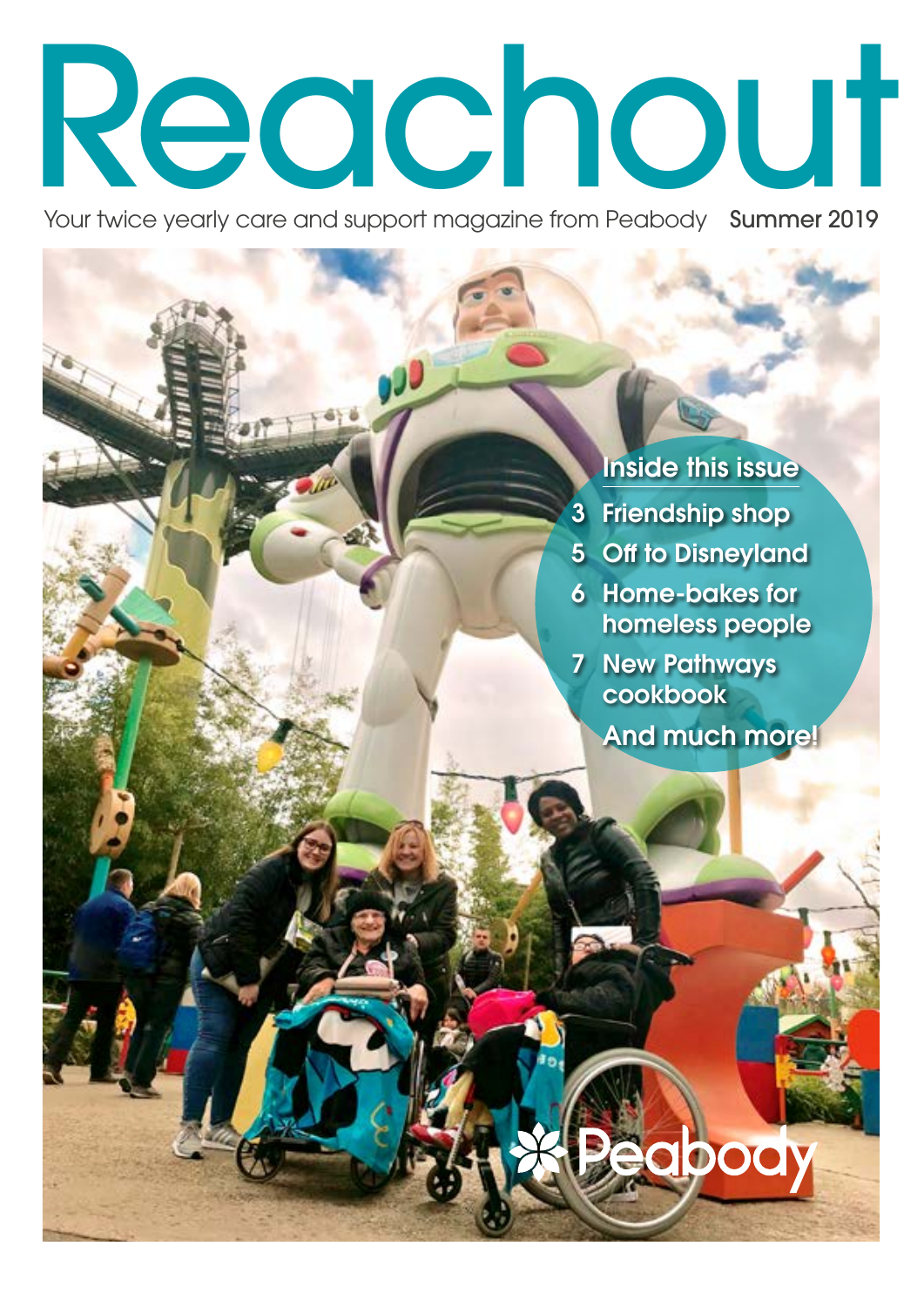June's suggestion, which she said 'just came to her one evening', got a unanimous vote from the judging panel, formed from the Prescott House residents' committee.

#### **Guest of honour**

June did the honours at the opening ceremony by cutting a ceremonial blue ribbon. Then new 'shop staff' Brian and Netta set to work on their first shift, selling the very first purchases to residents.

Resident Alba's freshly baked cakes went down a storm.

The shop sells basic items and a few treats and is a huge help to residents less able to get to the local shops.

Emma Gould, Sussex head of services, says: 'The grand opening came about after a lot of hard

work behind the scenes. Residents will keep a close eye on stock that sells well and will take on board any suggestions and feedback.' welcome the shop is. Managed by the resident management committee and staffed by volunteers in shifts, the shop is already proving a great venue for making new friends, in keeping with June's winning name. a place to restock 'items you might run out of', as one resident said. And a lot less lugging heavier goods back from town.

Early comments prove how But above all, it will be useful -

**Thanks to the social inclusion fund which funded the work needed to create the new shop at Prescott House.** 

# A pint of milk and the time of day

### Share your thoughts on our services for older people

**Here at Peabody we are rethinking the way we design and manage our homes and services for older people.** 

**W** summer edition of<br>*Reachout* magazine,<br>*Reachout* magazine, summer edition of bringing you all the news, events and projects that have taken place since November in London, Essex and the south east.

#### **Rethinking the strategy**

It's great to see summer weather starting to appear after the cold winter and hopefully this edition will inspire you to get out and about to enjoy a holiday, celebrate special events with friends or volunteer for your local community.

**We have now merged two big organisations – Family Mosaic and Peabody – so we need to be sure our strategy for older people is relevant and covers all aspects of our work with older people.**

**An important first step is finding out what older customers think of our homes and services. We'll therefore be contacting some of you to get your views.**

As we head into summer, I hope you all manage to get out in good weather and maybe enjoy a break. Although Barbara and Susie have already trumped my holiday plans with their wonderful trip to Disney!

**Your opinions and suggestions will help shape our future services.** 

#### **Tell us your views**

**If you have some suggestions or thoughts about our homes and services for older people and would like to share them with us please call Shelley Rose on**  J**01273 468 037 or email us at policy@peabody.org.uk**

Prescott House in Burgess Hill has opened its own shop, given the delightful name of Friendship Shop in a competition won by resident June

General enquiries 01273 468 010

#### **Who writes for** *Reachout***?**

**Some of the stories in Reachout have been written by customers and some by staff. If you would like to write an article for** *Reachout* **or want to report news other readers might find interesting, please tell your support worker.** 

**The content of each issue is decided by an editorial panel made up of customers and a few staff. It meets twice a year. If you would like to join the panel, ask your support worker to contact editor Alexandra Marshall.**

I was particularly impressed by Anne and Teresa *(see page 6)*. Both have in their own time helped to support, raise awareness and fundraise for the homeless community in Chelmsford.

Homelessness is a big problem right across the country so it is really heart-warming to see our customers doing their bit to help.

All too often we forget the good

things in life but some of the stories in this edition prove that's not always the case. I especially loved reading about the gratitude board at Derek Crosfield House. It's really important to take time to think about your achievements and I would urge all of you to try it.

Enjoy reading *Reachout* and here's wishing you warm days ahead with friends and family.

Best wishes,

Moira Griffiths Group Care and Support Director

### **Summer pics competition!**  $\bullet$  **I I** Money for good works

#### Essex region

General enquiries 01268 498 500 Visiting support services Thurrock, Basildon, Castle Point, Rochford, and Rayleigh 0800 288 8883 Southend 01702 445 870 Havering 01708 776 770

#### London region

General enquiries 020 7089 1000 Visiting support services Hackney, Islington 020 7241 7940 Kensington & Chelsea 020 7351 2522

#### South region

talktous@peabody.org.uk

www.peabodycareand support.org.uk

### Editorial panel

Allan Winstanley Andrew Gwilt Bernie Forshaw Louise Brindley Peter Gee



# **Editorial**



# Hello...

**The Peabody Community Foundation supports many of the projects written about in** *Reachout***. If you have ideas for a project in your area, speak to your support worker to see if you can apply to the foundation for some help.**



### **News**

### **Contacts**

**Which of the photographs you've taken best says: 'This is what summer means to me!'? Send your best photo to** *Reachout* **editor Alex Marshall for our Summer Photo Competition. The winning entry will go on the next cover of**  *Reachout***, to be published in November. All the photos must be digital. To find out more, email Alex on Alexandra.Marshall@peabody.org.uk**

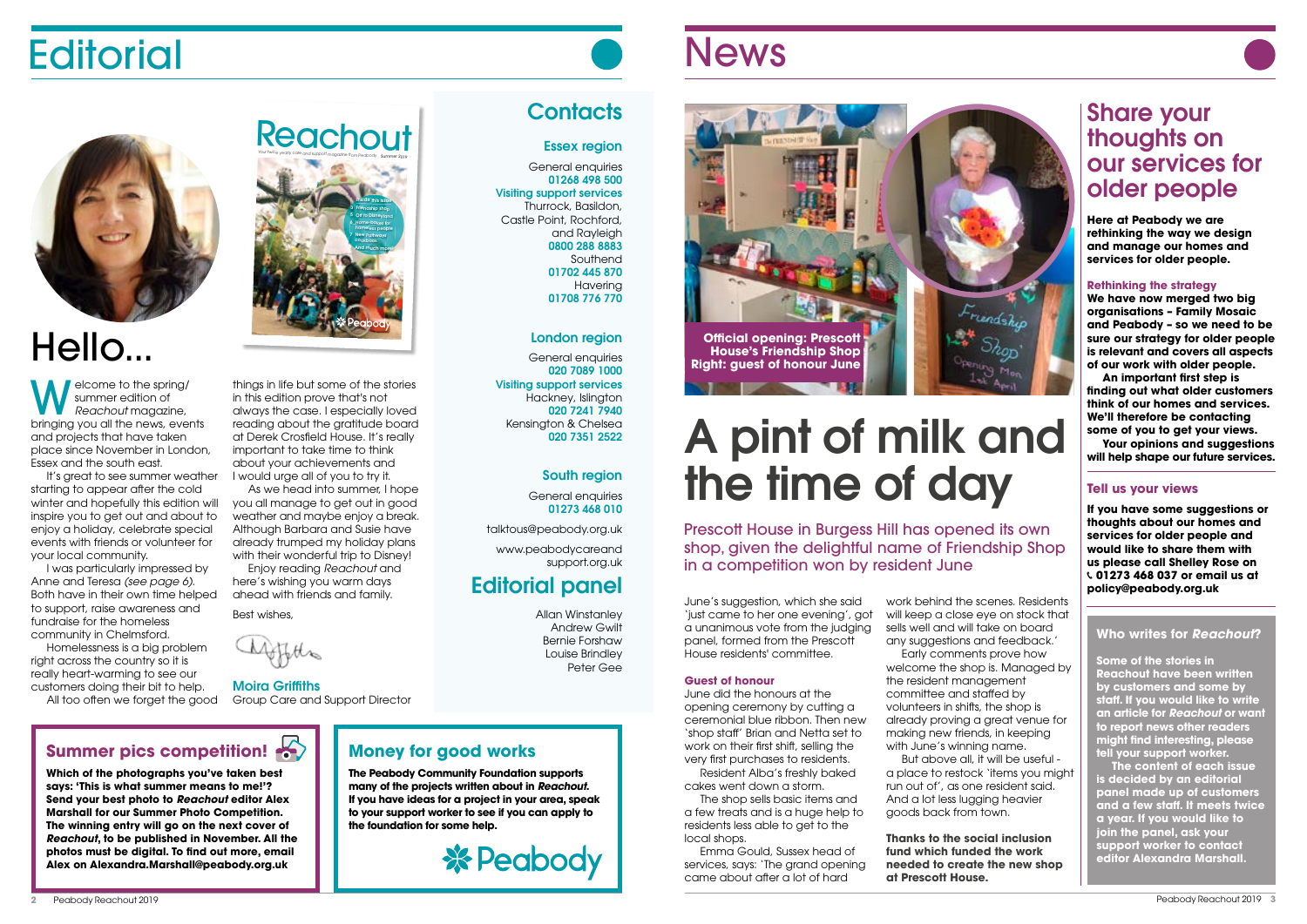Steven loves a party and wanted all his friends to get together for some fun. Helped by staff members Karen and Sarah, he decorated his home with balloons and laid on biscuits and cake for his guests.

Ten customers turned up for Steven's tea party. We talked about what dignity means to them. made specially for the event. All agreed it is important for them

to be able to say how they want to be treated and supported and that everyone has a role in upholding dignity in care.

#### **Writing thoughts on a leaf**

Each guest wrote their thoughts on a 'leaf' we hung on a Dignity Tree, Things really livened up then.

Judy asked if she could sing for everyone. Aaron helped Steven set up his karaoke machine and Judy took the microphone – followed by everyone else.

Customers also wrote down short messages on little paper 'leaves', saying what dignity means to them. The leaves are now all stuck onto the Avalon dianity tree.

Peabody team manager Clare Heath said later: 'It was a lovely morning and such a good idea.' Steven loved playing host, saying: 'I can't wait to do it again!'

# Dignity first

# New leaf for the Dignitree

Rangoon Close customer Steven hosted a tea for some of our other Essex customers with learning disabilities to celebrate Dignity Action Day in February



### Dignitea fundraiser

Old time songs and cakes made by Avalon customers greeted the 30 customers who came to our Dignitea at Avalon in February.

#### **Do the right thing**

The event was a fundraiser for the *dignity volunteers*, who champion dignity for people in care and challenge unacceptable attitudes and practices.

But it was also a chance for fun, with customers and guests singing and dancing with singer Charlotte.

On day three we packed in as much as we possibly could before reboarding Eurostar at 5pm. We watched *Stitch* live, did our favourite *Ratatouille* again then went to the shop for souvenirs.

'Avalon feels like home and I felt humbled by all I witnessed,' said visitor Julie. 'You can see that customers love the staff and it was lovely to see how happy they are.'

**Donations for dignity volunteers from guests who came to our Dignitea added up to £53.66.**

Susie and Barbara's holiday began with first class seats on Eurostar. 'Once settled in our seats we realised we were in first class,' says staff member Megan who, with Vester and Kim, travelled with the two. 'We were speechless. We hadn't been expecting that!' The train dropped them right outside Disneyland Paris, and after

a shuttle bus to their *Cars*-themed hotel, it was straight to Disneyland. 'Staff and the other tourists were so helpful getting us on and off the buses,' Megan says, 'and Barbara and Susie didn't once stop smiling.' After a long walk, dancing with a parade and admiring the Disney Castle, it was back to the hotel for dinner and an early night.

Barbara greeted day two with: 'It's my birthday!' Disneyland was ready, handing Barbara a birthday badge. 'Lots of people came up to wish her a happy 81st birthday and everywhere staff sang her happy birthday,' Megan says.

#### **Fast forward to the rides**

Green passes meant there was no queueing for rides. Both loved *It's a Small World*, a waterboat-ride with singing and dancing, and the *Buzz Lightyear* ride. But the runaway favourite was *Ratatouille*, at one point being chased around the kitchen 'like mice' by a chef. Barbara and Susie found it hilarious.

A *Star Wars* parade was followed by one with characters from films including *Shrek* and *The Lion King*. And even at dinner in 'Annette's', Barbara's special diet for dysphagia was no problem.

A beautiful display of fireworks rounded off Barbara's birthday.

'Barbara and Susie absolutely loved their trip and they got on so well,' Megan says. 'It's a memory we'll all have forever.'

# Dream holiday for Barbara and Susie

Avalon customers Barbara and Susie had the treat of their life in March, spending two days at Disneyland Paris





**Linda at the Avalon Dignitea with support worker Millie**

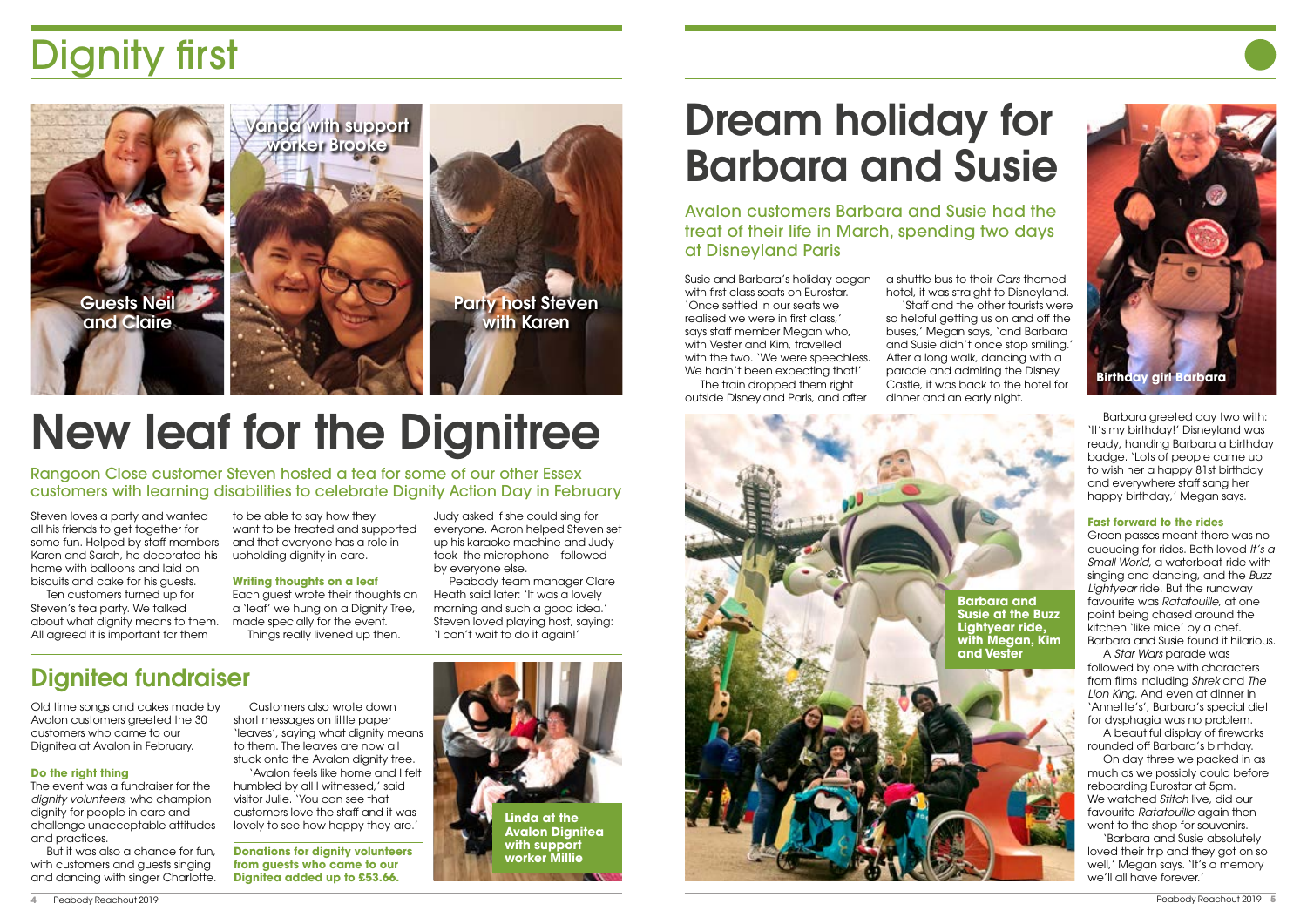



All the recipes have been roadtested in cooking and tasting sessions and 2000 copies of the book are now being printed.

The idea for the book came about when Pathways residents tried but failed to find a cookbook suited to people like themselves who get support with their mental health. So they sat down with staff to write their own book, using their personal favourite recipes.

varying dietary needs or choices. Even *Reachout* editor Alex Marshall joined Pathways for a great day of cooking and tasting. Claire's recipe *(see right)* was a clear winner. George said: 'It's got really good flavour and seasoning. I would definitely have it again.' Scott agreed: 'It's great comfort food and one to cook for friends.' Team manager Kate has since sounded out Peabody's social inclusion unit, who love the idea and agreed to pay for the print run. 'Residents really took a leading role but we've all enjoyed this,' said Kate. 'There has been so much laughter and we cannot wait to see the finished product.'

They also added some that have proved most popular at Pathways' supper and breakfast clubs.

Between them, the recipes are suited to small budgets, different skill levels, a choice of storage options including freezing, and

# Straight from the Pathways pantry

Customers at Pathways in Bexhill on Sea have filled a gap in the publishing market by writing their own cookbook of recipes for other people in support

#### **Get cooking!**

**To order your copy of the Pathways cookbook, contact** *Reachout* **editor Alex Marshall by email on Alexandra.Marshall@ peabody.org.uk**



### Tasty Tuna Pie

by Claire Woodley, ex-resident

#### **Crunched up crisps give this dish a lovely crunchy topping!**

#### **Serves 2**

4 large potatoes 1 x 400g tin chopped tomatoes 1 x 160g tin of tuna in brine or spring water A large knob of butter 100ml of milk Small block of cheese, about the size of two matchboxes, grated 1 small bag of crushed ready salted crisps

#### **Heat your oven to gas mark 7 or 220 electric**

**Start by peeling and chopping the potatoes into 2cm squares. Place them in a pan of cold water on the hob, bring to the boil and simmer for around 15-20 minutes or until they are soft.**

**While the potatoes cook, cover the bottom of an ovenproof casserole dish with the tinned tomatoes followed by a layer of the tuna. Now set this aside.**

**When the potatoes are soft, drain away the water then mash them with the butter, milk and a little salt and pepper.** 

**Top the tomatoes and tuna with the mashed potato, spreading it to cover the dish.** 

Student social worker Mary adds: 'It was a way to understand what it must feel like when your biggest worry is where to sleep that night.

**Top with the grated cheese and the crushed up crisps and bake in the oven for around 20 minutes or until golden brown on top.**

### 'I was so chuffed I couldn't help but have a little cry.'

Recently widowed Anne moved into Pioneer House to help cope with gaps in her memory. But after a week full of activities she came to dread the quiet weekends. 'Before my husband died our weekends were packed,' she says.

#### **Thoughtful suggestion**

Anne began cooking for homeless people at the suggestion of her support worker. The plan was to take the goods to Sanctus, a café serving local homeless people.

Having first checked what they might like, Anne went for chocolate muffins and lemon drizzle loaf cake. 'I used to cook with my mum so baking brings back fond memories.'

Approaching the café, she began to really notice homeless people in the street. 'You never know what's around the corner. I've been on the flipside too, losing my hubby and a lifestyle I loved.' After Anne's support worker told

one of the staff why they were

there, Anne was astounded at just how welcome she was made.

'They told everyone there were home-made bakes and there was a rush. One man left his breakfast to get a cake. But what I immediately noticed was just how respectful they were to me. I was so chuffed I couldn't help but have a little cry.'

Anne asked her 30 new fans what they'd like most. 'Sausage rolls - apparently they go like hot cakes.'

Anne's weekends have a new meaning. 'I now look forward to baking on Fridays and making my delivery to Sanctus on a Saturday morning. There's going to be a lot of pastry being filled with sausage meat and rolled out with love.'

# Kind hearts

# Sweet gesture

Anne has been bowled over by the response to her donation of home-baked goods to a café that feeds homeless people in Chelmsford

### Teresa's charity sleep out

In March, Pioneer Way resident Teresa took part in the YMCA's Friday night *Sleep Out and Sleep Easy* to help raise money for homeless people.

Arriving with student social worker Mary at Guy Harlings Cathedral Gardens in Chelmsford at 7.30pm, Teresa and the others set about

making their boxes look and feel good for the night ahead. 'We were judged and I was very pleased to be winner of 'most creative box',' Teresa says. After a barbecue dinner our pair took part in a quiz on homelessness, which Teresa said made her really think how it must feel. But then it was time to try to sleep.

'It was very cold but it did stop raining at 9.30pm,' Teresa says, 'but me and Mary did not go to sleep until the morning after.' And that despite warm clothes and plenty of food.

The experience has, she says, made her feel humble but happy. 'I wanted to do my bit and I felt I did.' Teresa also gave her box to a young girl nearby who was homeless.

**The March sleep out raised a welcome £4000 for the YMCA.**



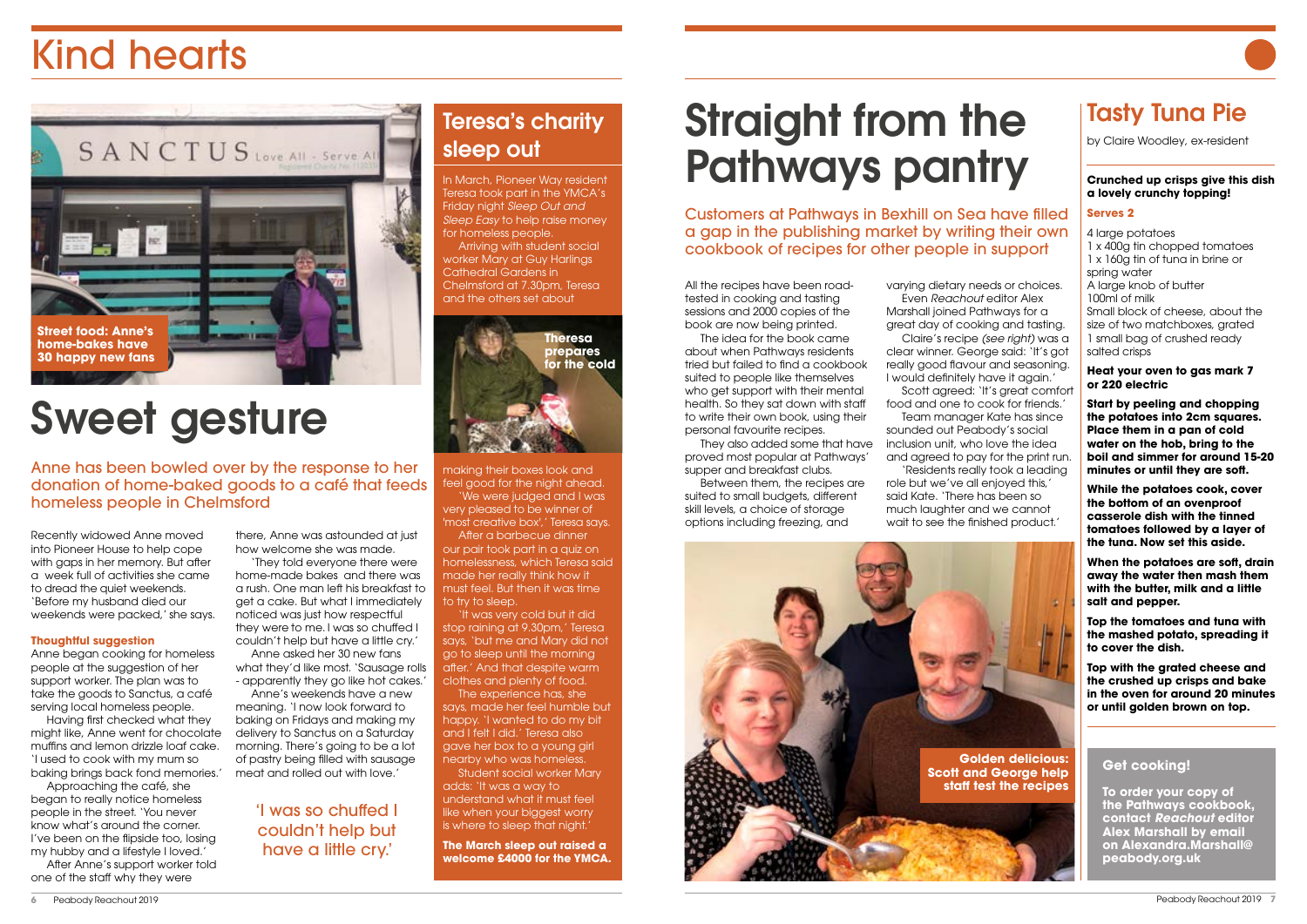Joining Val at the Silver Dawn Caravan Park in Clacton on Sea last November were Val's family and friends from some of our other Essex support schemes.

#### **Progress in one year**

Her family are amazed at the progress Val has made since she moved into Honeysuckle a year ago. Anxiety has always made Val reluctant to socialise and she also struggles with poor mobility and vascular dementia.

Now, not only is her mobility better, she feels more confident and secure. She spent her party night dancing, laughing and smiling. Even better, she still remembers the happy event.

'At the party they told us Valerie would never even go out shopping or come down stairs if they had a visitor,' says support worker Amy.

The anxiety isn't completely gone, but as team manager David says: 'She now has happier memories to comfort her.'

# Making progress

Proving it's never too late to start celebrating your own birthday, Honeysuckle Cottage resident Val has thrown her first ever party, to mark her 70th birthday



### Moving to music

**Customers with many different support needs enjoyed the health and social perks of our first 'movement to music' class at King Edward Community Centre in Laindon in March.**

**The monthly event offers a gentle way to do things good for the body and mind and a wider choice of activities will follow, taking up suggestions from our customers.** 

**Toni and Linda have said they would like karaoke and cake decorating while Ann wants to share her self-made diabetic banana cake and Pamela wants more sensory activities. Using instruments was the highlight for Lesley, who also loved dancing and listening to music. Paul simply said he enjoyed everything.**

Returning to the UK from France five years ago, 93-year-old Tom was told his local council at Bexhill had no duty to help with his housing. Forced to rent privately, and with his eyesight going, his luck changed with a chat with his postman

Since former RAF gunner Tom's postman told him about STEPS one month ago, he has been getting regular help from STEPS support worker Michael.



#### **No place to turn**

'The housing office said they can't help but Mike's already done me an online housing application and is helping me find somewhere more suitable to live,' Tom says. 'I'd be struggling without his help.'

Born in Fulham in 1926, Tom has had a colourful life. He has two Open University degrees, worked for chartered airlines and London Underground, among others, and for a long spell lived in France. But it's his war-time service that he recalls with the greatest pride. Too young to join up when the second world war first started, Tom instead volunteered with the Home Guard. Then at 17½ Tom's luck changed: he joined the airforce.

Within six months of signing up, Tom was airborne. He vividly recalls setting off on his first raid as rear gunner in a Lancaster bomber, targeting an enemy installation in Bergen, Norway, in 1944.

During the next 27 missions Tom and the crew took part in raids over strategic German strongholds in France and other occupied countries. After several close shaves, he finally swapped his uniform for civvies in 1947, got married and settled down.

But his war service is still getting attention. In May he'll be off to Holland to mark its Liberation Day. And he's hoping to be among those marking D-Day's 75th anniversary in Normandy in June. His proudest moment so far was being awarded the French Legion of Honour for a daring raid on German ground forces in France.

Things have otherwise become pretty hard for Tom. 'I am starting to get lonely,' he says. 'This is a miserable place to live and I'm beginning to feel isolated.

'I'm a member of several blind associations, volunteer with the 9th Bexhill Scouts and am president of the Bexhill Air Training Corps. But in the evenings and at weekends I don't see or speak to anyone.'

Tom is hoping to move into sheltered housing. 'Mike's really been a great help so I'm keeping my fingers crossed.' Let's hope Tom will soon be sharing his stories with friendly neighbours in a new, safer and happier home. ■

# Never too late...

# Pride in the past





**STEPS is a free short-term support service for people in Hastings and Rother who live in their own home. It helps people aged 65 or older, or aged 18 or over with a longterm physical health need. STEPS is commissioned by East Sussex Council's supporting people team.**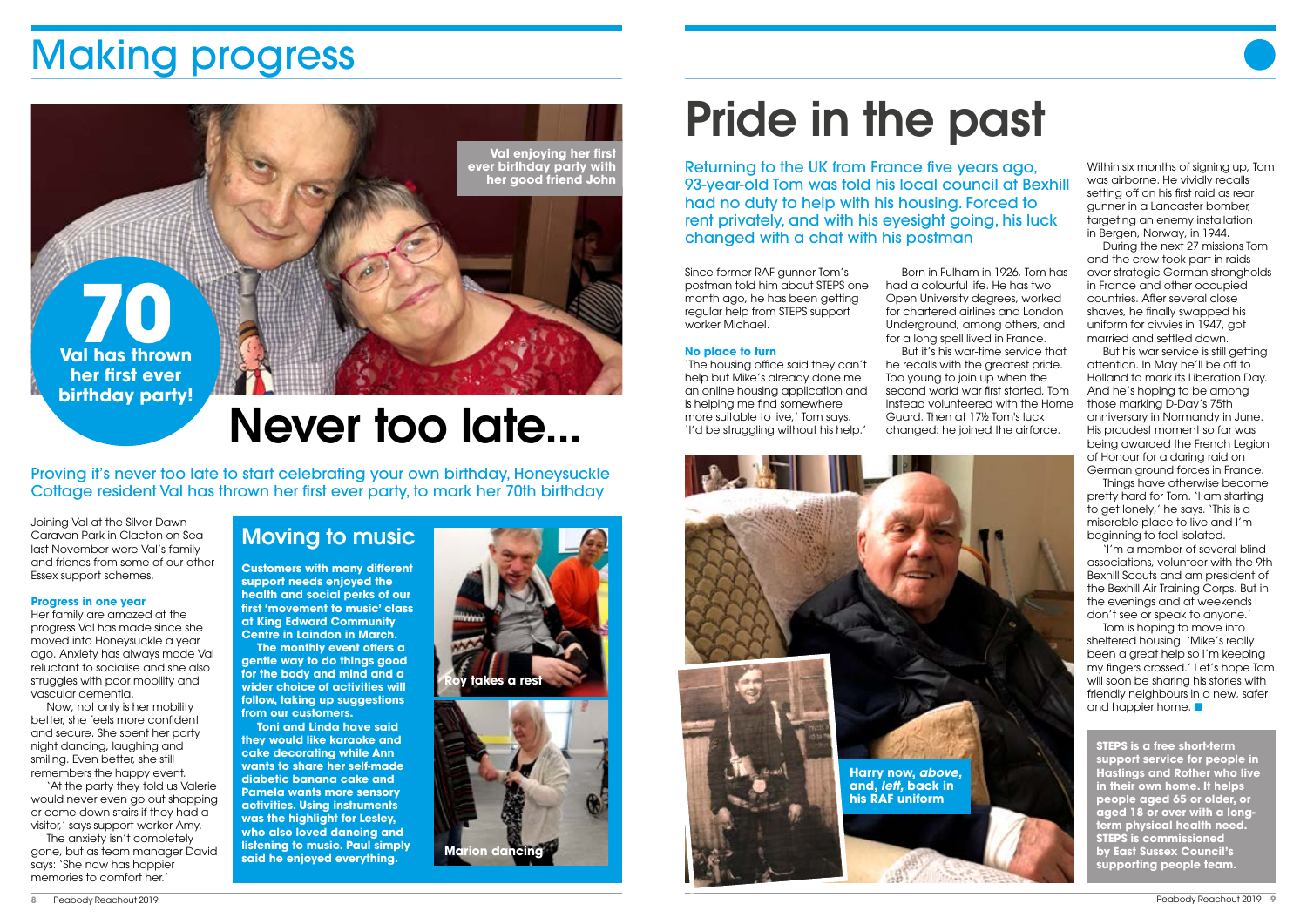### Abuse at home

#### **Did you know that around 1.9 million women and men aged 16 to 59 were put through domestic abuse between April 2016 and March 2017?**

● women aged 20-24 are most likely to suffer domestic abuse ● people over 60 are much less likely to try to leave their abuser. The bottom line is: anyone can be vulnerable to domestic abuse – any age, race, ethnicity, religion, sexuality, social class or disability.

Domestic abuse happens in homes across the UK, to people from all walks of life. Abuse can happen between strangers but usually comes from someone closer, like family or your partner or spouse.

Research shows that:

**What is important is that help is out there. Domestic abuse or violence is a crime and the police can help.**

#### **If it's an emergency and you are in danger now, call 999.**

#### **Other agencies who can also help with support or advice:**

National Domestic Violence Helpline (run with Women's Aid and Refuge): 0808 2000 247 Men's advice line: 6 0808 801 0327 National LGBT+ Domestic Abuse Helpline:  $\text{60800}$  999 5428 or email help@galop.org.uk

## Stay active Prevent falls

Sheltered tenants at Leander Court in Lewisham have been working on ways to stay active as the years advance, without risking a fall

The older you get, the riskier falls can be. But even a minor fall can deal a big blow to your confidence and independence.

#### **Strength and balance**

Leander Court tenants and others living nearby have now been taking part in weekly *Stable and Steady* classes for over a year.

The theme was Busy Bees and all the teams made cakes, scarecrows and sculptures on that theme. We had two teams, the Busy Bees and the Pollinators.

The sessions include exercises The classes are being run as part

and movements designed to improve muscle strength and balance but those taking part have also made lots of new friends. of a joint effort by Lewisham and Greenwich NHS Trust and Lewisham council's community falls service.

**Domestic abuse can be:** ● **hurting or even threatening to hurt you** 

- **physically or sexually** ● **psychological and/or emotional abuse**
- **coercive control, which is deliberately acting in a way to intimidate, degrade, isolate and control you**
- **stealing or taking over your money**
- **harassing or stalking you**
- **abusing you online or digitally.**

### Reasons to be grateful

Support worker Karen and residents at Derek Crosfield House have made a lovely 'gratitude board' that they have set up in the shared lounge and add to daily.

'Old tenants go and new tenants come in,' says team manager Angie. 'They add to the board or read it and it's a reminder of things people achieve or that make life better, even if only in a small way.'

### Health and wellbeing worker...what's that?

I'm a health and wellbeing worker. I organise and run activities and workshops for customers of our Lambeth mental health service.

Derek Crosfield House in Clacton-on-Sea is home to vulnerable young families and, says Angie, young mums are often made by society to feel worthless.

'But what they are doing is so important, bringing up the next generation of children. Social media too can make young people especially feel others have a much better life. When we focus on the negative, it's easy to forget how much we have to be thankful for.'

> We offer regular social activities, like our fortnightly Movie Afternoon at Greet Street and quarterly Cinema Club outing. Both are ways to connect with other people but doing so at a comfortable pace.

### Busy bees: news from Princess Christian's farm

#### By Allan Winstanley

On Wednesday 13 March, I went to the South of England Showground in Ardingly, West Sussex, for the Jim Green Memorial Competition.

My team from Princess Christian's Farm won for the best bee sculpture. We also had to dig a flowerbed and identify material, flowers and leaves.

In the afternoon, we all received certificates and rosettes. We did not win best overall team. **Chris Rowley has written a book about the farm when it was a hospital for people with learning** 

**disabilities.** *'The Princess Christian Farm Colony and Hospital 1895-1995: "Just a Bit Barmy"* **is £20. Sold by Waterstones, Mr Books and Sevenoaks Bookshop.**



#### **Why not give it a go?**

**The classes are open to anyone aged 65 or over who lives in Lewisham and/ or has a Lewisham GP. If you have fallen or are worried you might fall and want better strength and balance, please call the Falls Helpline on**  $60208613$ **9206, Monday to Friday 9am - 4pm, for more details. You will first need to be given a health check.** 











### Valentine's surprise

Romantic Jamie, who lives at Allen House in Braintree, wanted to make Valentine's Day extra special for girlfriend Sammy. Jamie's plan was a romantic dinner for two, though we first had to sweet talk Sammy's dad.

#### **Shopping trip for decorations**

Support worker Victoria went with Jamie to the shops to buy decorations. Jamie's learning disability makes it hard for him to work out the value of money so we set him a budget so he wouldn't waste his own money.

Victoria also helped Jamie make the room look invitingly romantic. When Sammy arrived, she wept with joy. They had a lovely meal, with Jamie making drinks and being waiter. After Jamie did the washing up, they walked hand in hand to the Gateway Disco.

#### **Slow healing process**

Everyone on the journey to personal recovery needs ongoing support so each step takes them closer to where they want to be. We aim to make their life feel meaningful and we offer choices so they can pick and choose from the workshops we offer.

My role is relatively new so it is evolving as I am learning what ticks the right boxes for our customers. **Sian.McDougalWright@peabody.org.uk**

# Good news Good advice